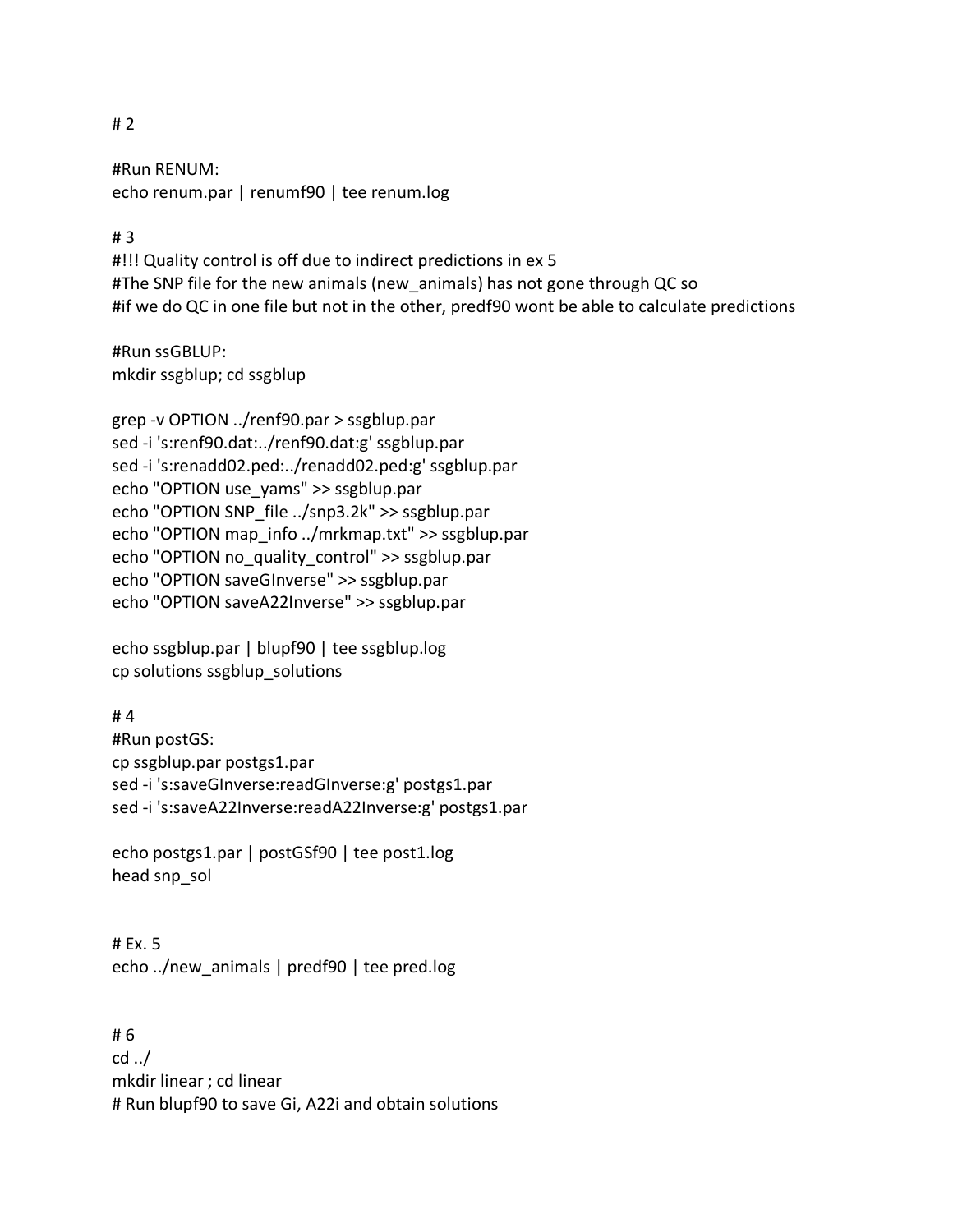cp ../ssgblup/ssgblup.par . echo ssgblup.par | blupf90 | tee blup.log

# Run postGSf90 cp ../ssgblup/postgs1.par postgs2.par

# Creat a vector of weights D=I at first awk 'BEGIN { for (i==1;i<45000;i++) print 1}' > W echo "OPTION weightedG W" >> postgs2.par echo "OPTION Manhattan\_plot" >> postgs2.par echo "OPTION windows\_variance 20" >> postgs2.par

echo postgs2.par | postGSf90 | tee postgs.log

cd ../ mkdir non\_linear ; cd non\_linear # Run blupf90 to save Gi, A22i and obtain solutions cp ../ssgblup/ssgblup.par . echo ssgblup.par | blupf90 | tee blup.log

# Run postGSf90 # Creat a vector of weights D=I at first awk 'BEGIN { for (i==1;i<45000;i++) print 1}' > W cp ../ssgblup/postgs1.par postgs3.par echo "OPTION which\_weight nonlinearA" >> postgs3.par echo "OPTION weightedG W" >> postgs3.par echo "OPTION Manhattan\_plot" >> postgs3.par echo "OPTION windows\_variance 20" >> postgs3.par

echo postgs3.par | postGSf90 | tee postgs.log

cd ../ # 7 # Use the option to compute p-values mkdir  $p$  val ; cd  $p$  val cp ../ssgblup/ssgblup.par blup.par cp ../ssgblup/postgs1.par postgs.par

echo "OPTION snp\_p\_value" >> blup.par echo "OPTION snp\_p\_value" >> postgs.par

time echo blup.par | blupf90 | tee blup.log #real 0m9.970s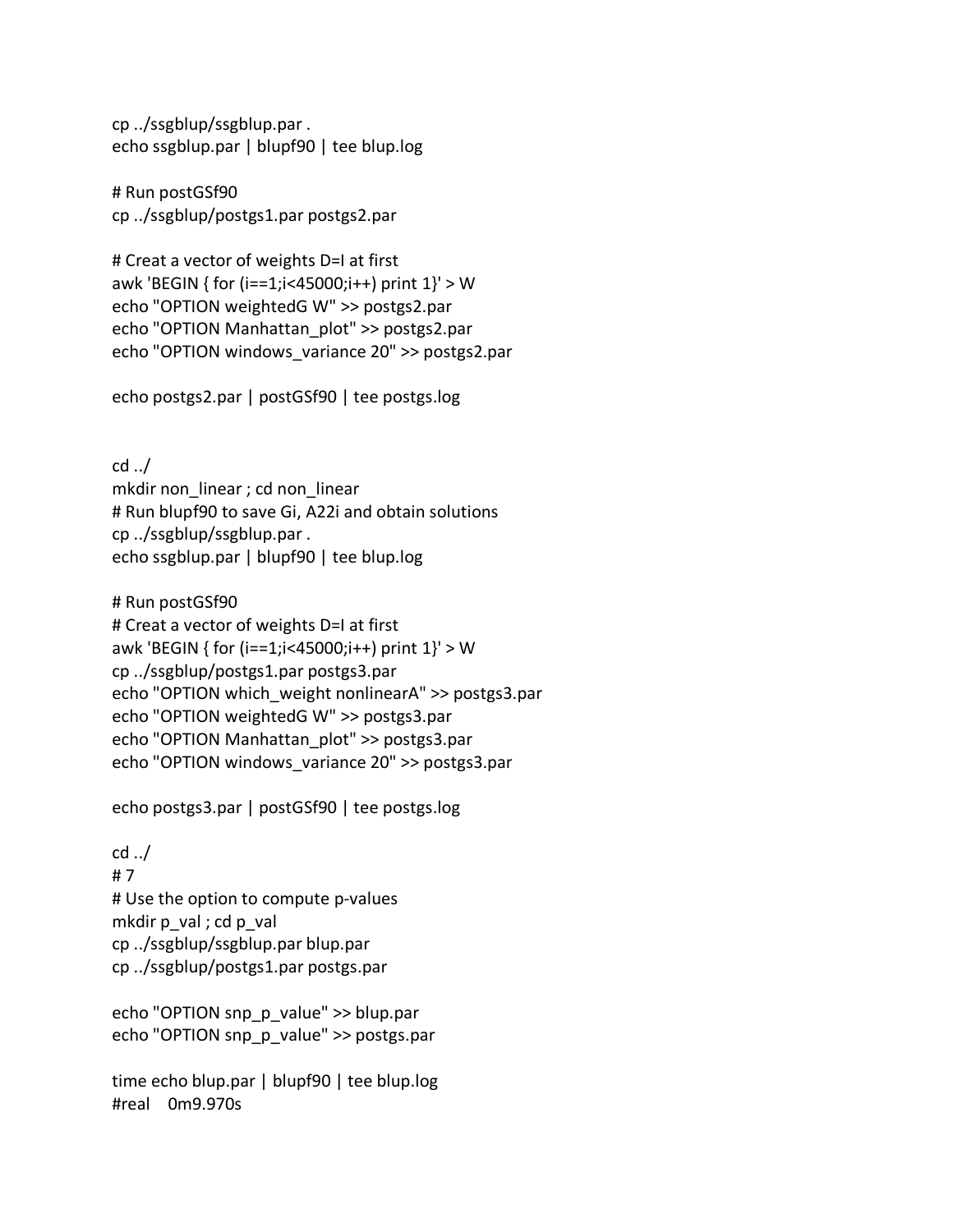```
#user 1m41.453s
#sys 0m4.148s
time echo postgs.par | postGSf90 | tee postgs2.log
#real 0m25.547s
#user 5m41.579s
#sys 0m6.382s
# 8
# Run one more iteration, updating the weights
cd ../linear
cp solutions solutions_1
cp snp_sol snp_sol_1
cp chrsnp chrsnp_1
cp W W_1
awk 'NR>1 {print $7}' snp_sol > W
echo ssgblup.par | blupf90 | tee ssgblup2.log
echo postgs2.par | postGSf90 | tee postgs2.log
cd ../non_linear
cp solutions solutions_1
cp snp_sol snp_sol_1
cp chrsnp chrsnp_1
cp W W_1
awk 'NR>1 {print $7}' snp_sol > W
# echo "OPTION SNP_variance_limit 8.3319" >> postgs3.par
echo ssgblup.par | blupf90 | tee gblup3.log
echo postgs3.par | postGSf90 | tee postgs3.log
#Example of iteration script for WssGBLUP (2 iterations: for i in {1..2})
mkdir plots
awk 'BEGIN { for (i==1;i<45000;i++) print 1}' > W
for i in \{1..2\} do
   echo ssgblup.par | blupf90 | tee ssgblup.log $i
    cp solutions solutions_$i
   echo postgs3.par | postGSf90 | tee postgs.log_$i
    cp snp_sol snp_sol_$i
```